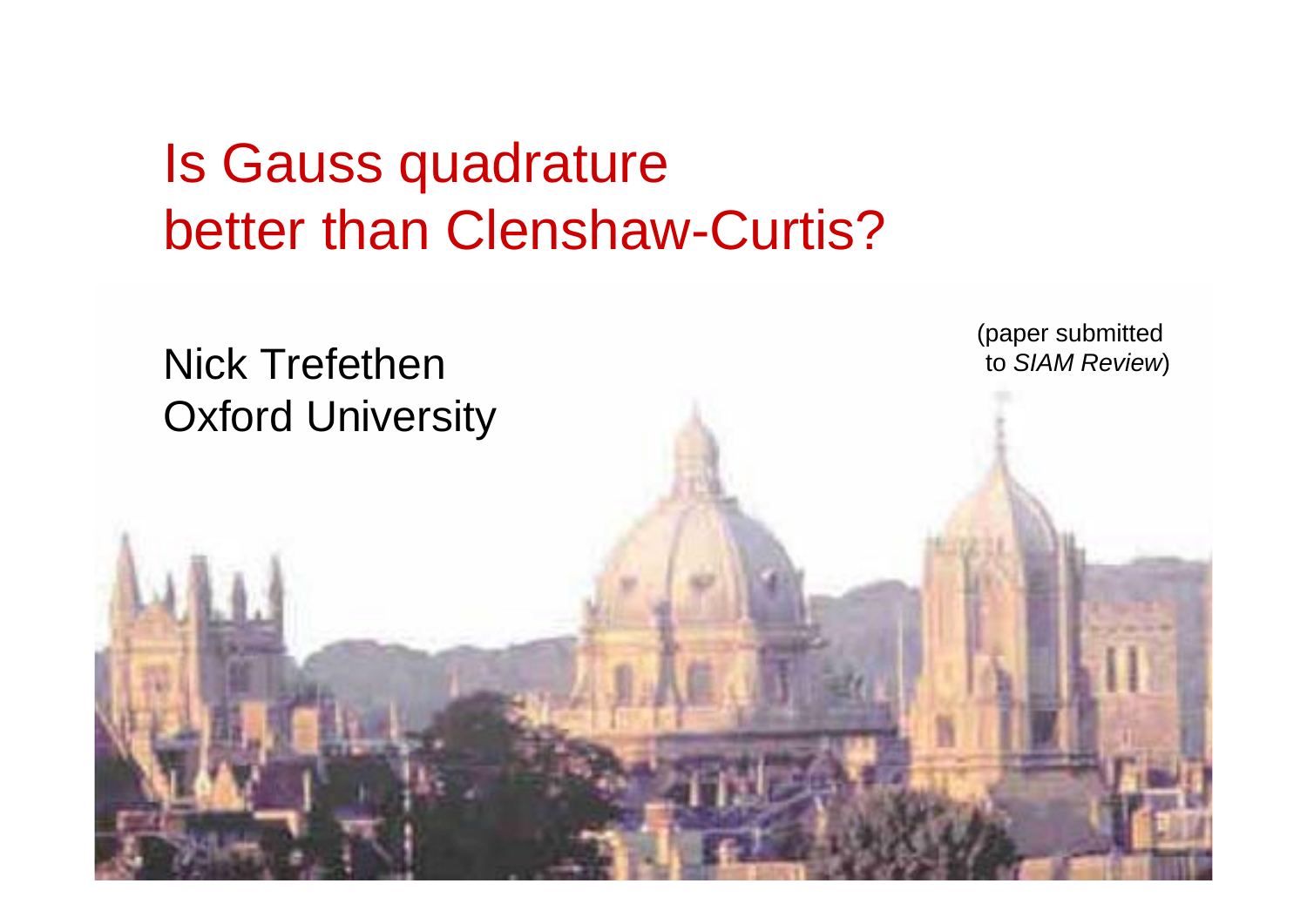For *f* ∈C[−1,1], define

$$
I = \int_{-1}^{1} f(x) \, dx, \qquad I_n = \sum_{k=0}^{n} w_k \, f(x_k)
$$

where  $\{x_k\}$  are nodes in [−1,1] and  $\{w_k\}$  are weights such that  $I = I_n$  if *f* is a polynomial of degree  $\le n$ .

Newton-Cotes: 
$$
x_k = -1 + 2k/n
$$
 diverges as  $n \to \infty$   
(Runge phenomenon)

Clenshaw-Curtis: 
$$
x_k = cos(k π / n)
$$
  
converges as n → ∞

Gauss:  $x_k$  =  $k$  th root of Legendre poly P<sub>n+1</sub> **converges as** *<sup>n</sup>* → ∞

> C-C is easily implemented via FFT (O(*<sup>n</sup>* log *n*) flops). Gauss involves an eigenvalue problem (O(*n<sup>2</sup>*) flops). **(HANDOUT)**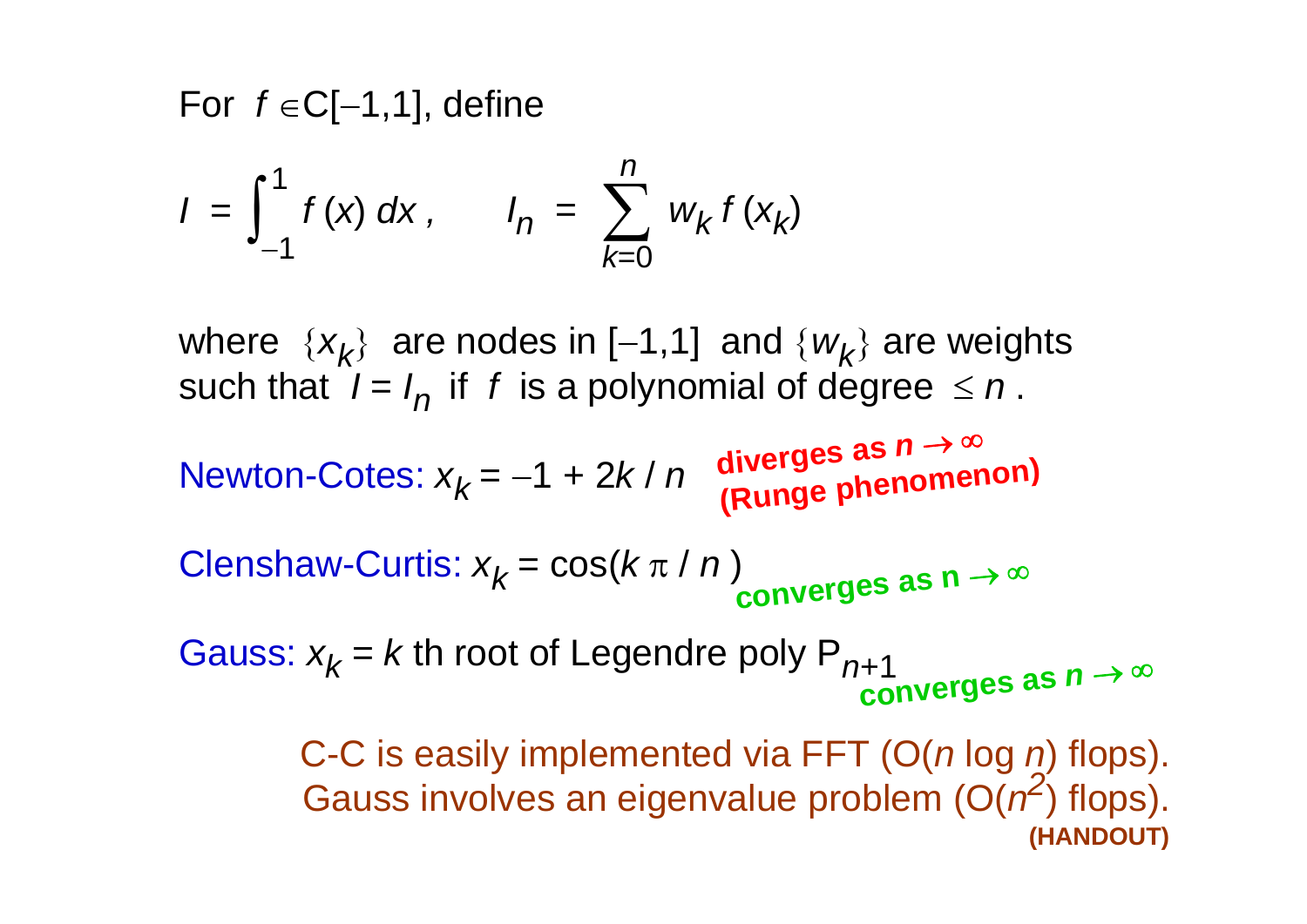We think of Gauss as "twice as good" as C-C:

THEOREM  
C-C: 
$$
|I - I_n| \le 4 E_n^*
$$
  
Gauss:  $|I - I_n| \le 4 E_{2n+1}^*$ 

**best** approximation errors for polynomials of degrees n, 2n+1

Yet in experiments, this factor of 2 often doesn't appear.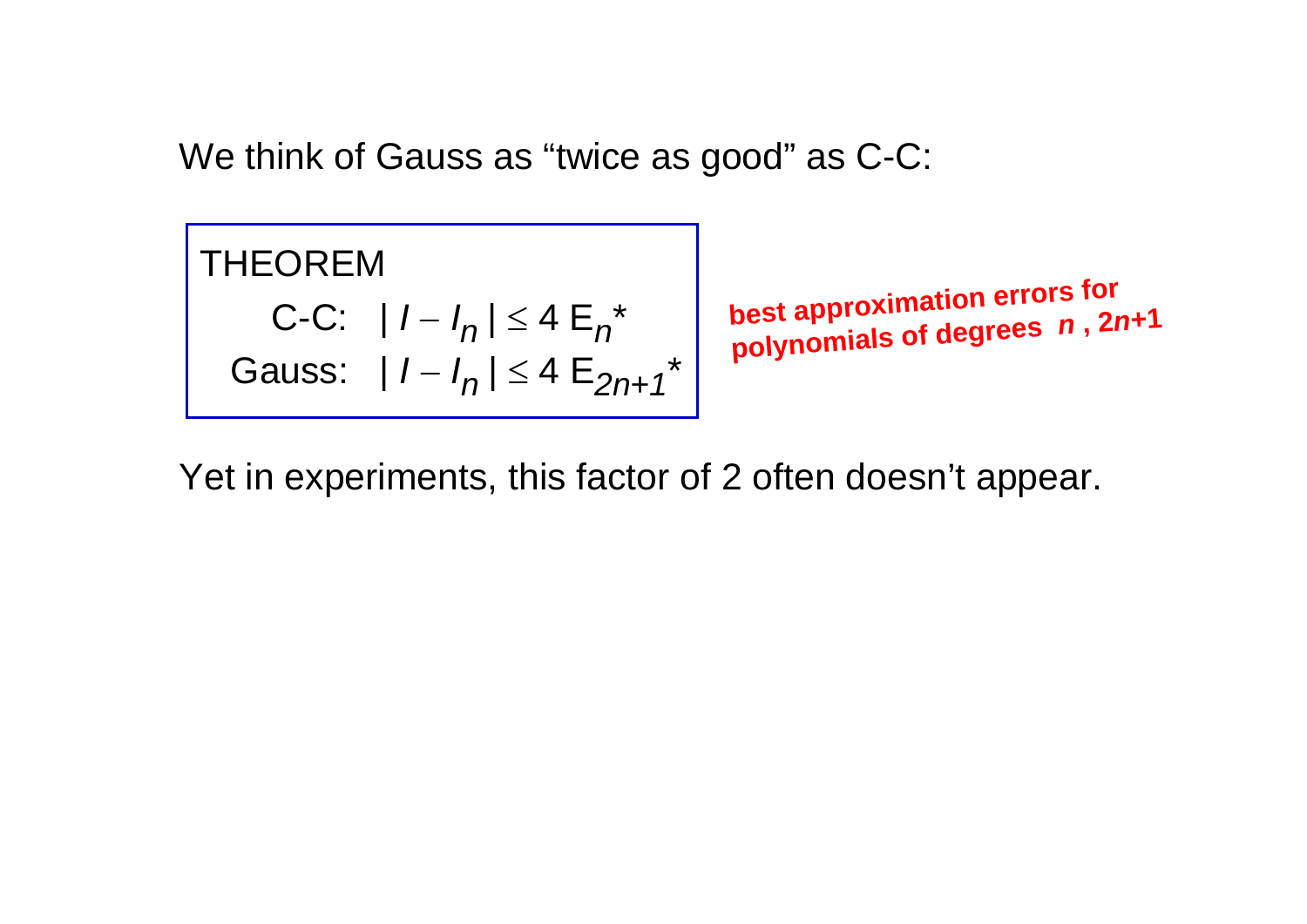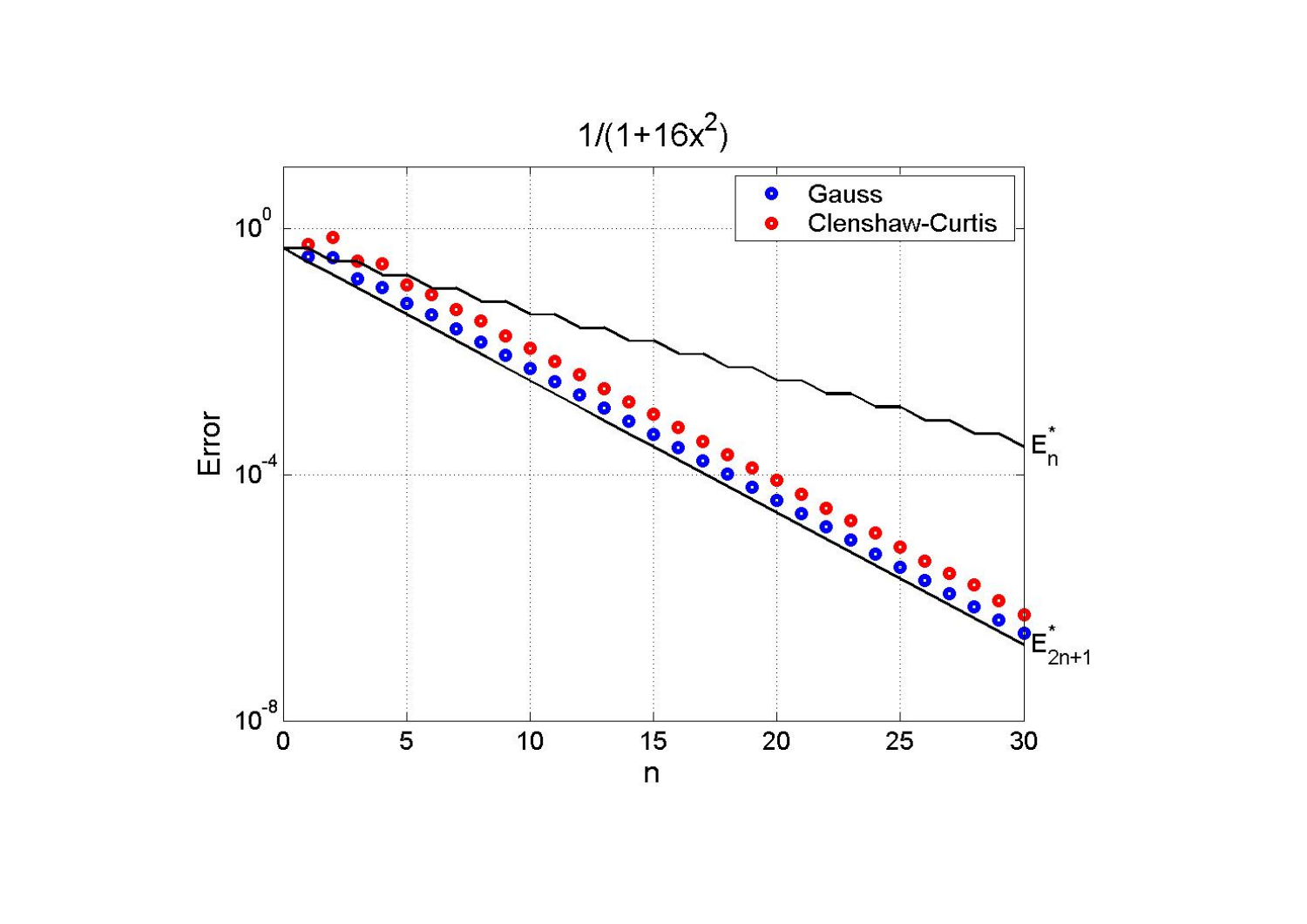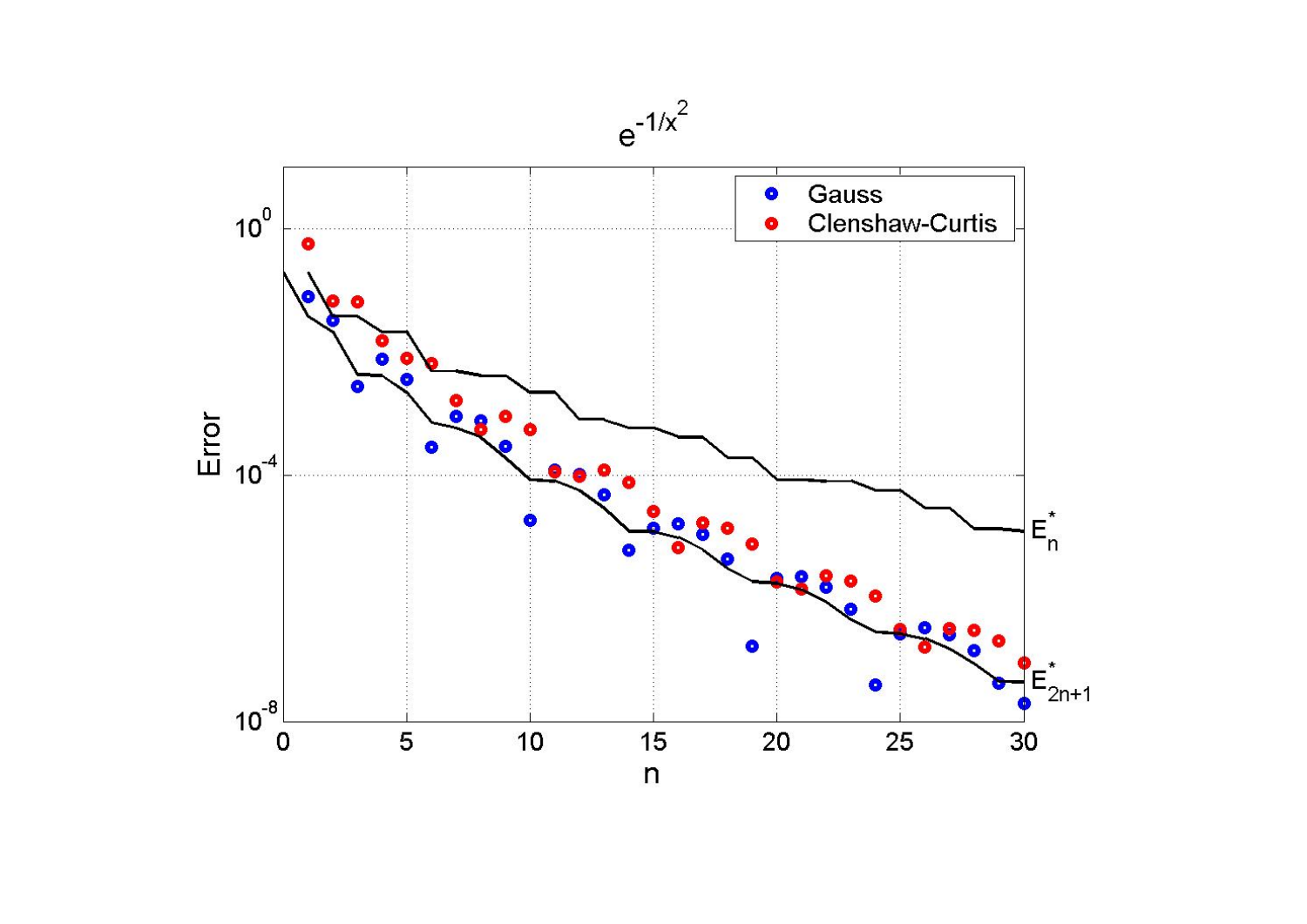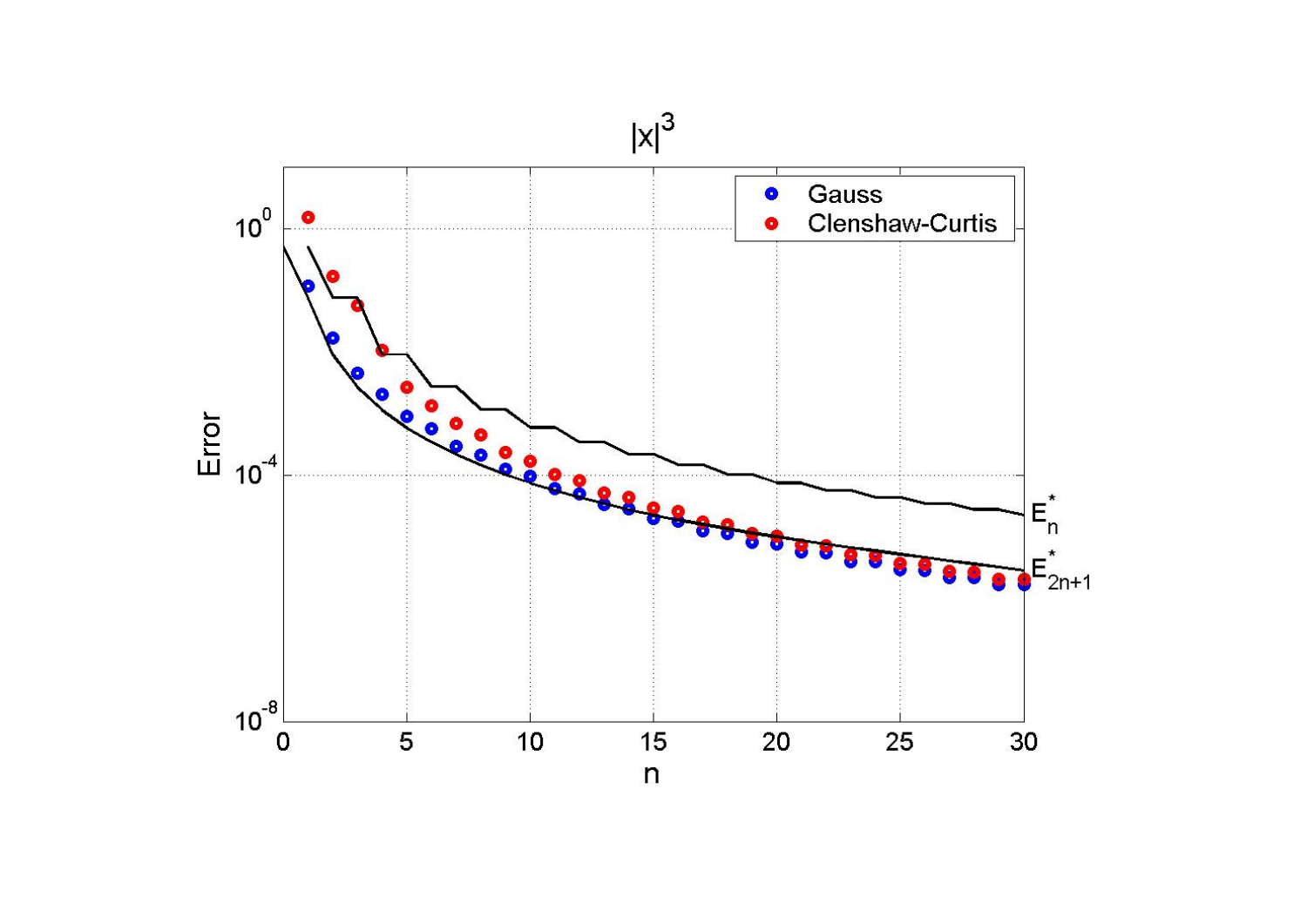In fact, Gauss beats C-C only for functions analytic in a big neighborhood of [ <sup>−</sup>1,1].

And even then rarely by a full factor of 2.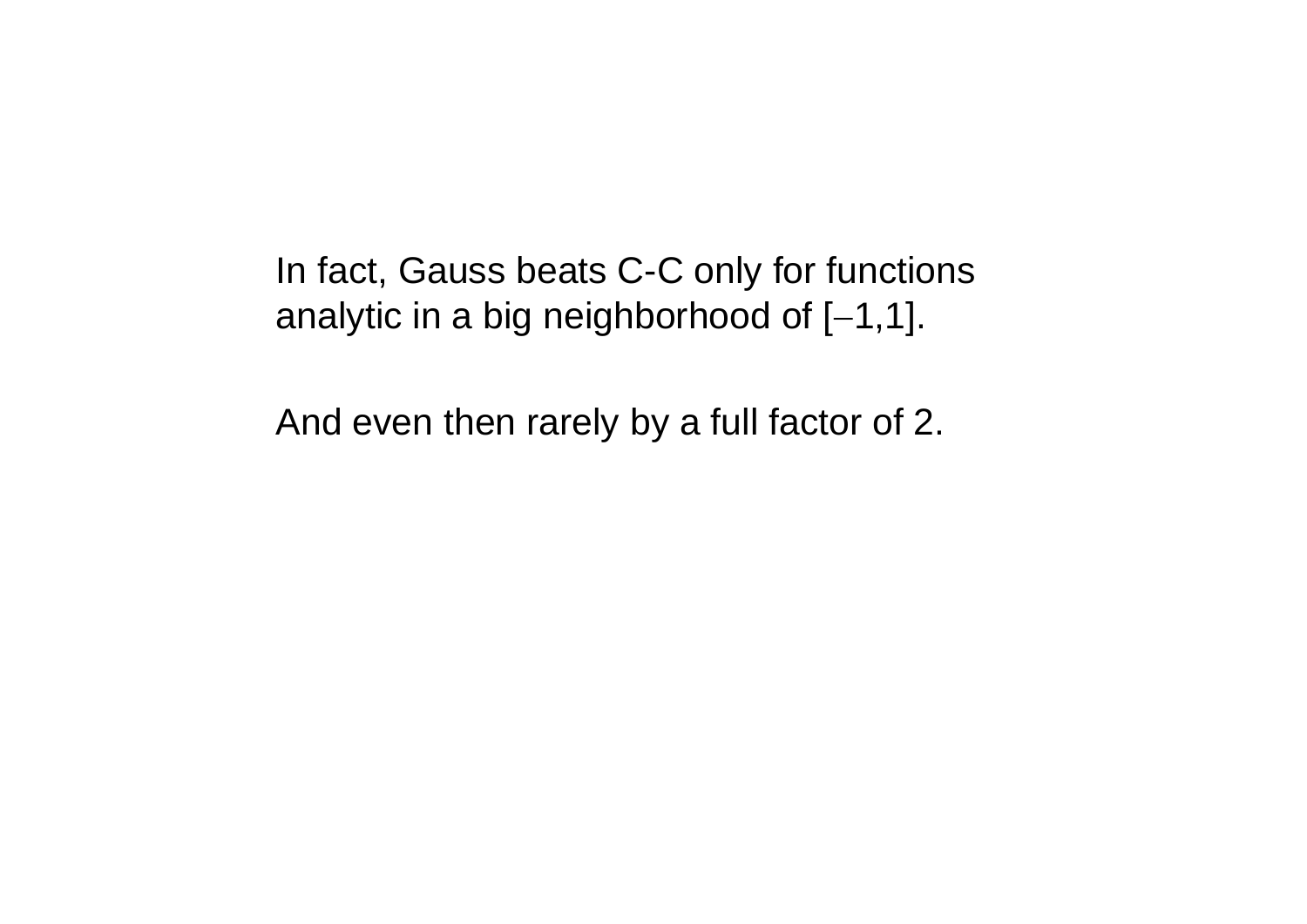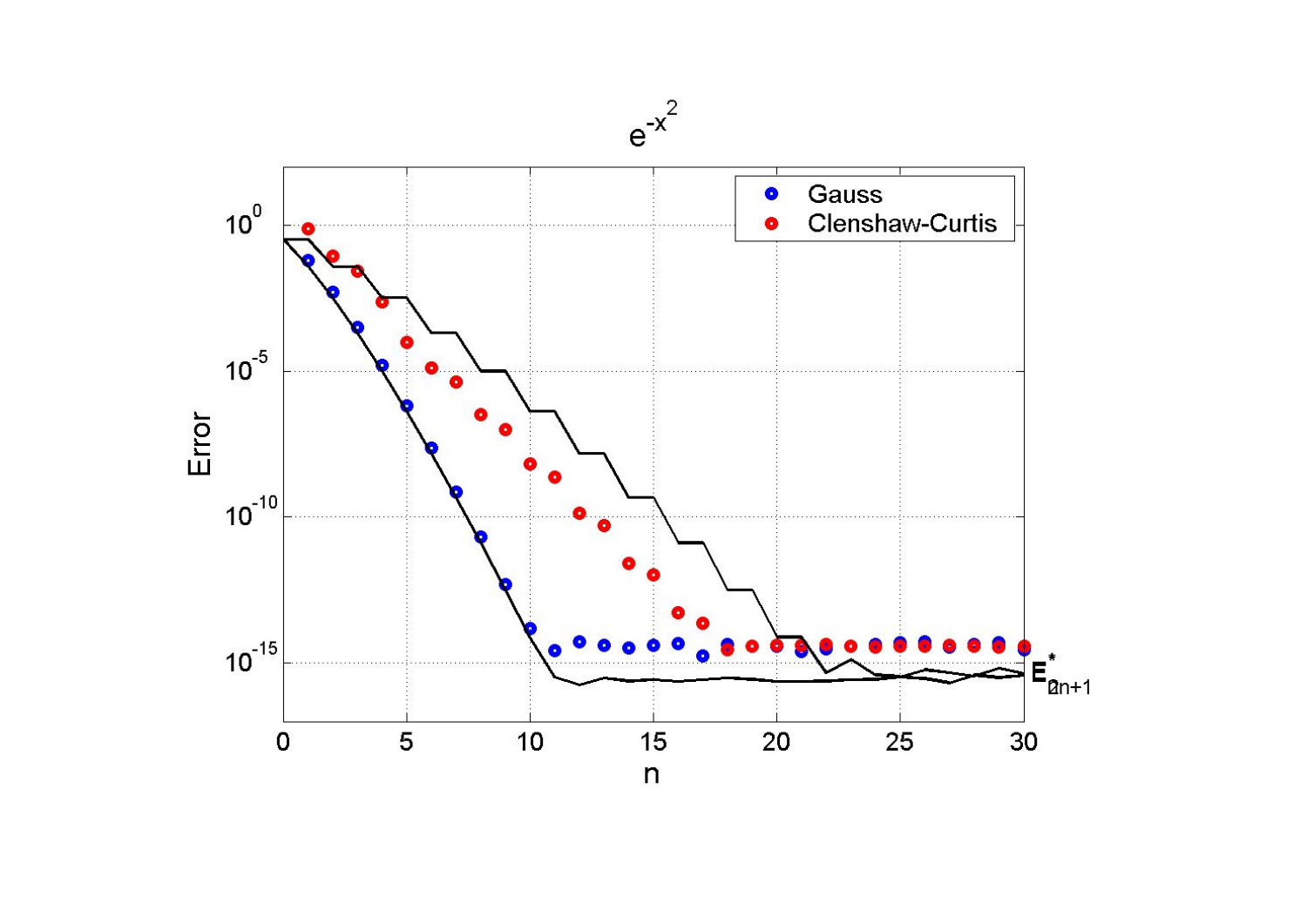The Gauss  $\approx$  C-C phenomenon was noted by O'Hara and Smith (*Computer J.* 1968), but no theorems were proved.

Here's a theorem. ("Variation" involves a certain Chebyshevweighted total variation, and  $C = 64/15\pi$ .)

THEOREM. Let  $f^{(k)}$  have variation  $V < \infty$ . Then for  $n \geq k/2$ , the Gauss quadrature error satisfies

$$
|1 - I_n| \le C \; k^{-1} \; (2n+1-k)^{-k} \,. \tag{*}
$$

THEOREM. For suff. large *<sup>n</sup>*, the C-C error satisfies ( <sup>∗</sup>) too!

Proofs: based on Chebyshev coefficients and aliasing.

But really I came here to show you some pictures.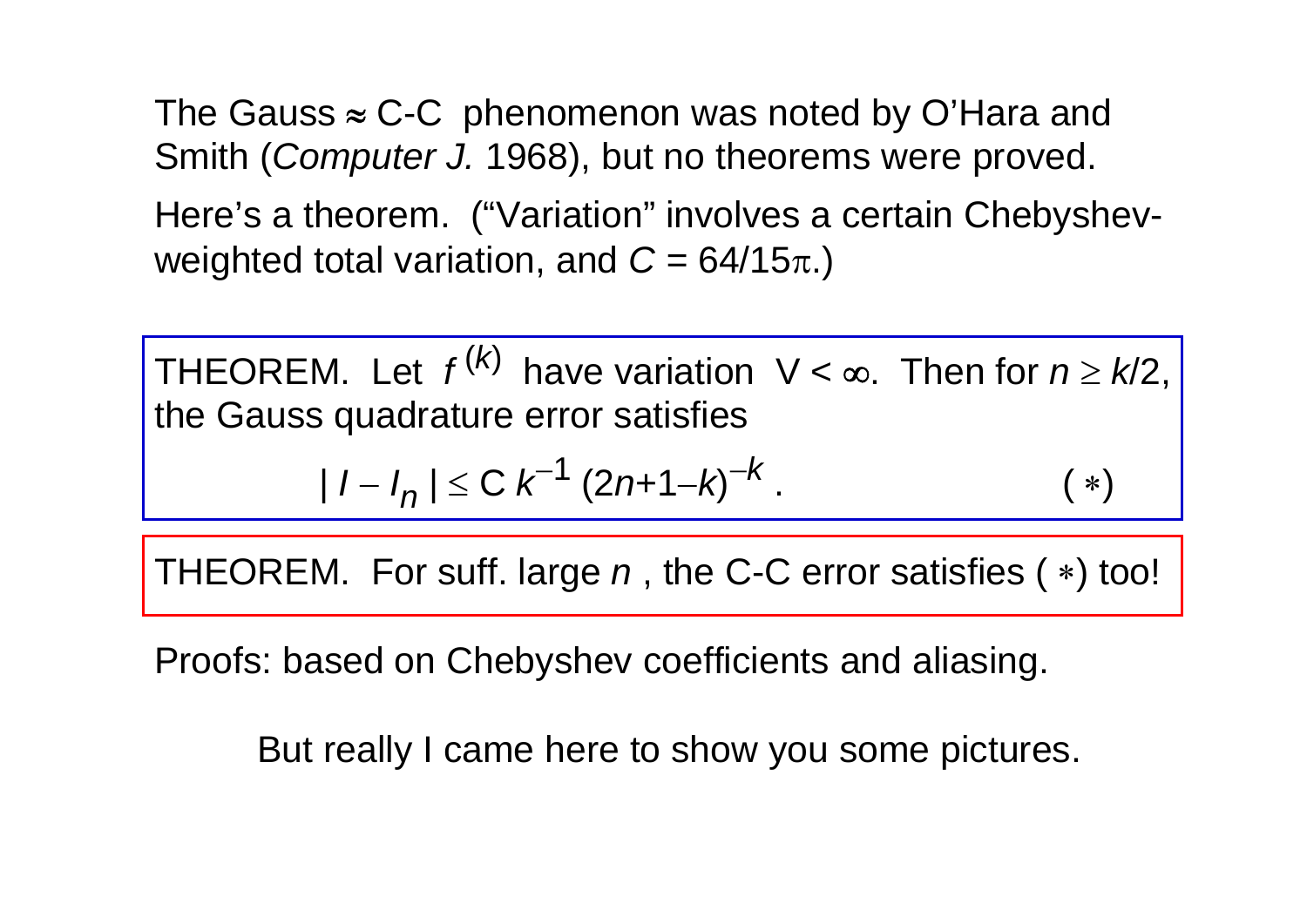Suppose *f* is analytic on [−1,1]. Let Γ be a contour in the region of analyticity of *f* enclosing [−1,1].

The following identity was used e.g. by Takahasi and Mori <sup>≈</sup>1970 but more or less goes back to Gauss. (See Gautschi's wonderful 1981 survey of G. quad. formulas.)

THEOREM. For any interpolatory quadrature formula with nodes  $\{x_k\}$  and weights  $\{w_k\}$ ,

$$
I - I_n = (2\pi i)^{-1} \int_{\Gamma} f(z) \left[ \log((z+1)/(z-1)) - r_n(z) \right]
$$

where  $r_n(z)$  is the type (*n*, *n*+1) rational function with poles  $\{x_k\}$  and corresponding residues  $\{w_k\}$ .

## Proof: Cauchy integral formula.

So convergence of a quadrature formula depends on accuracy of rational approximations:  $log((z+1)/(z-1)) \approx r_n(z)$ .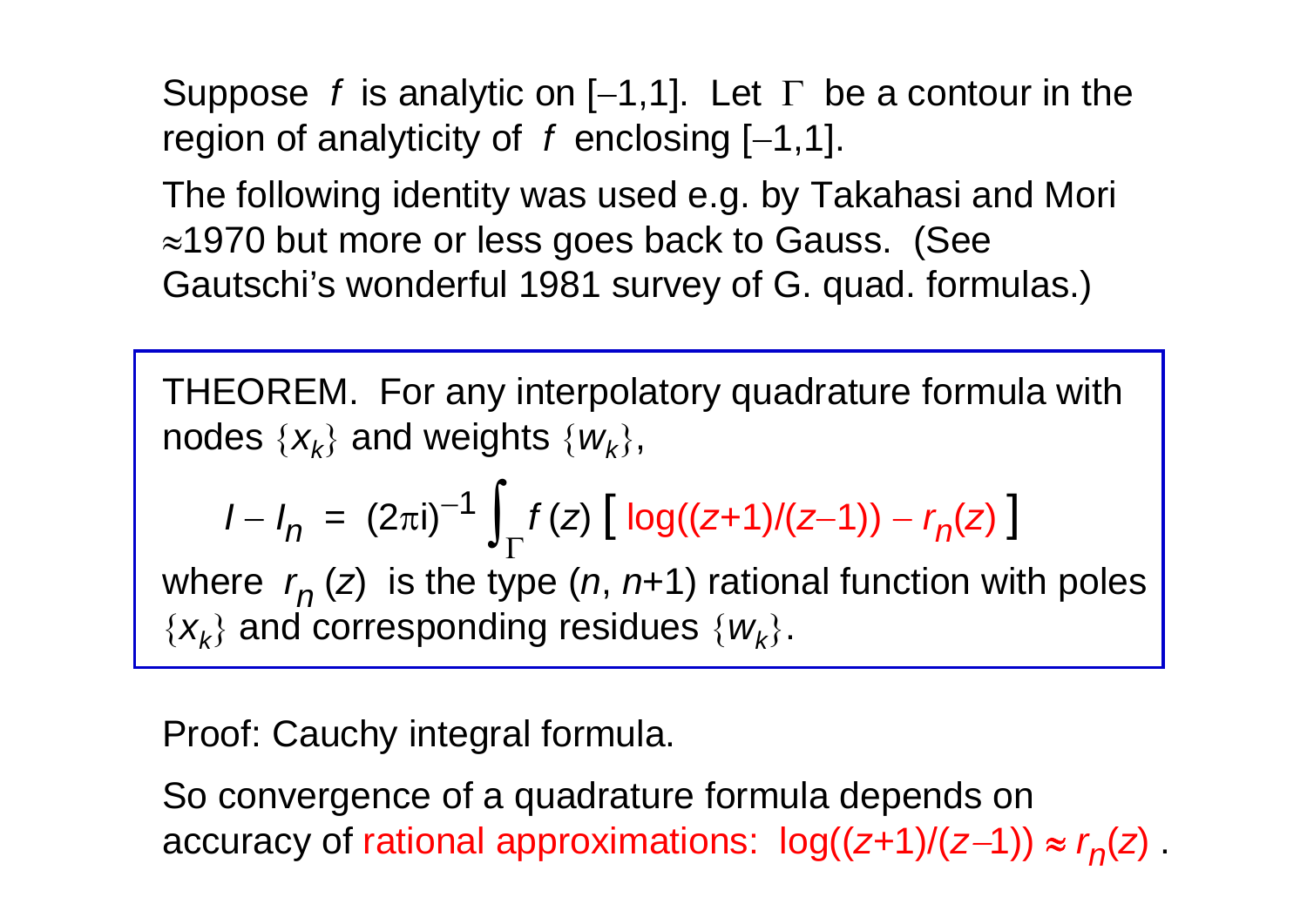Contour lines  $|log((z+1)/(z-1)) - r_n(z)| = 10^0, 10^{-1}, 10^{-2}, ...$ (from inside out)

## $n = 32$

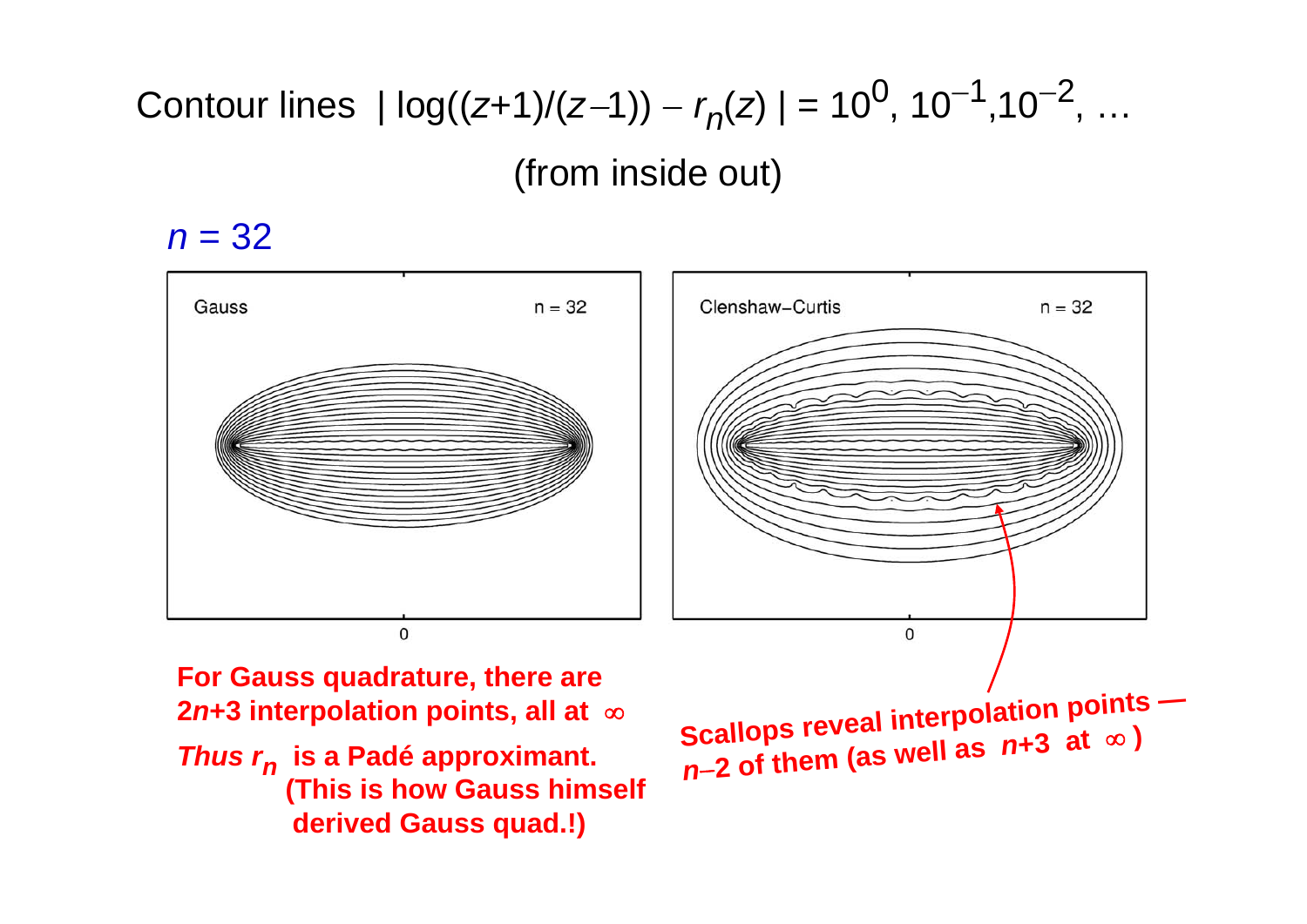Contour lines 
$$
| \log((z+1)/(z-1)) - r_n(z) | = 10^0, 10^{-1}, 10^{-2}, ...
$$

 $n = 64$ 

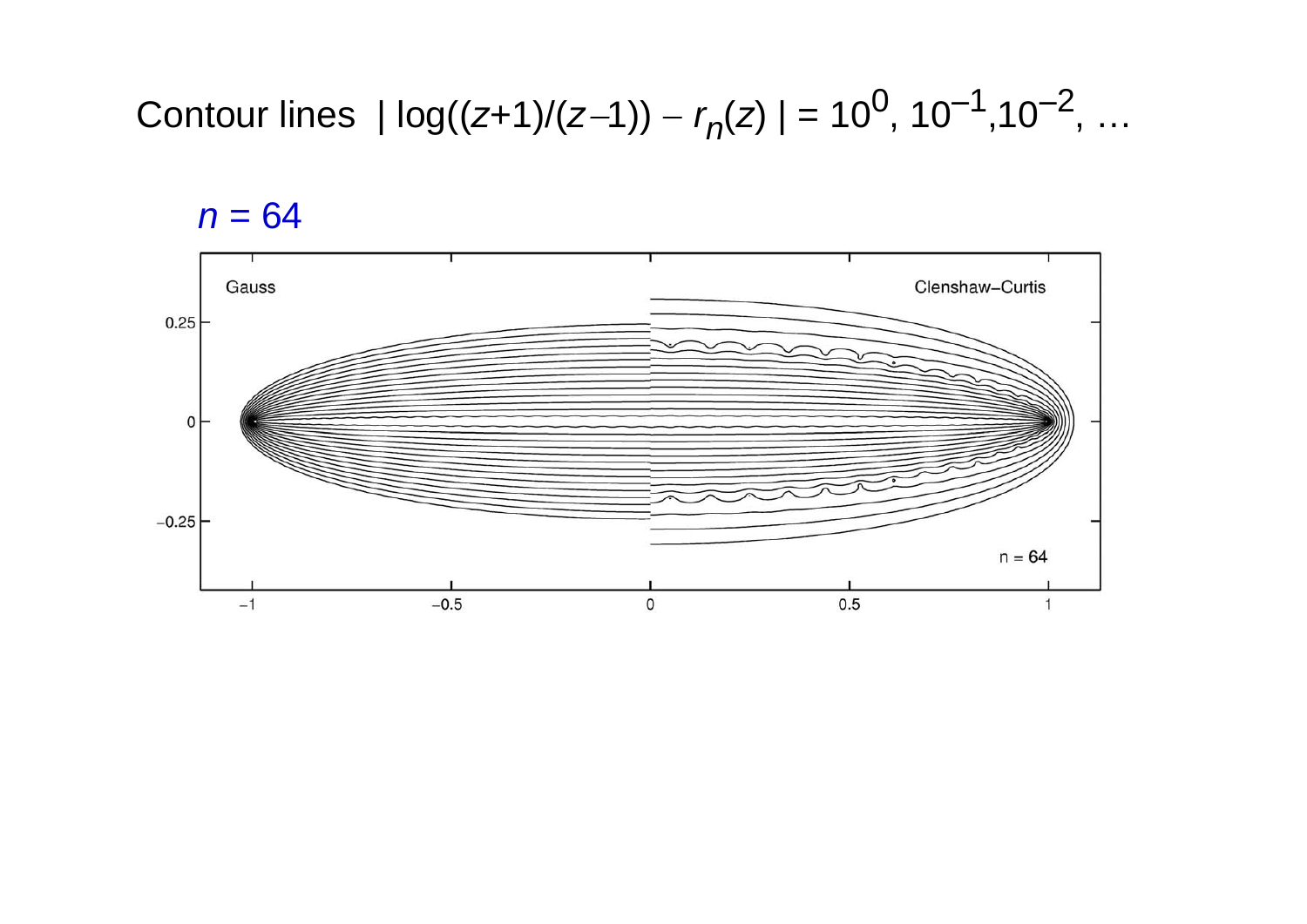### Interpolation pts — zeros of log(( *<sup>z</sup>*+1)/( *z* <sup>−</sup>1)) − *r n*( *<sup>z</sup>*)



Weideman has shown that these ovals are close to ellipses of semiaxis lengths 1 and 3 log *n* / *n .*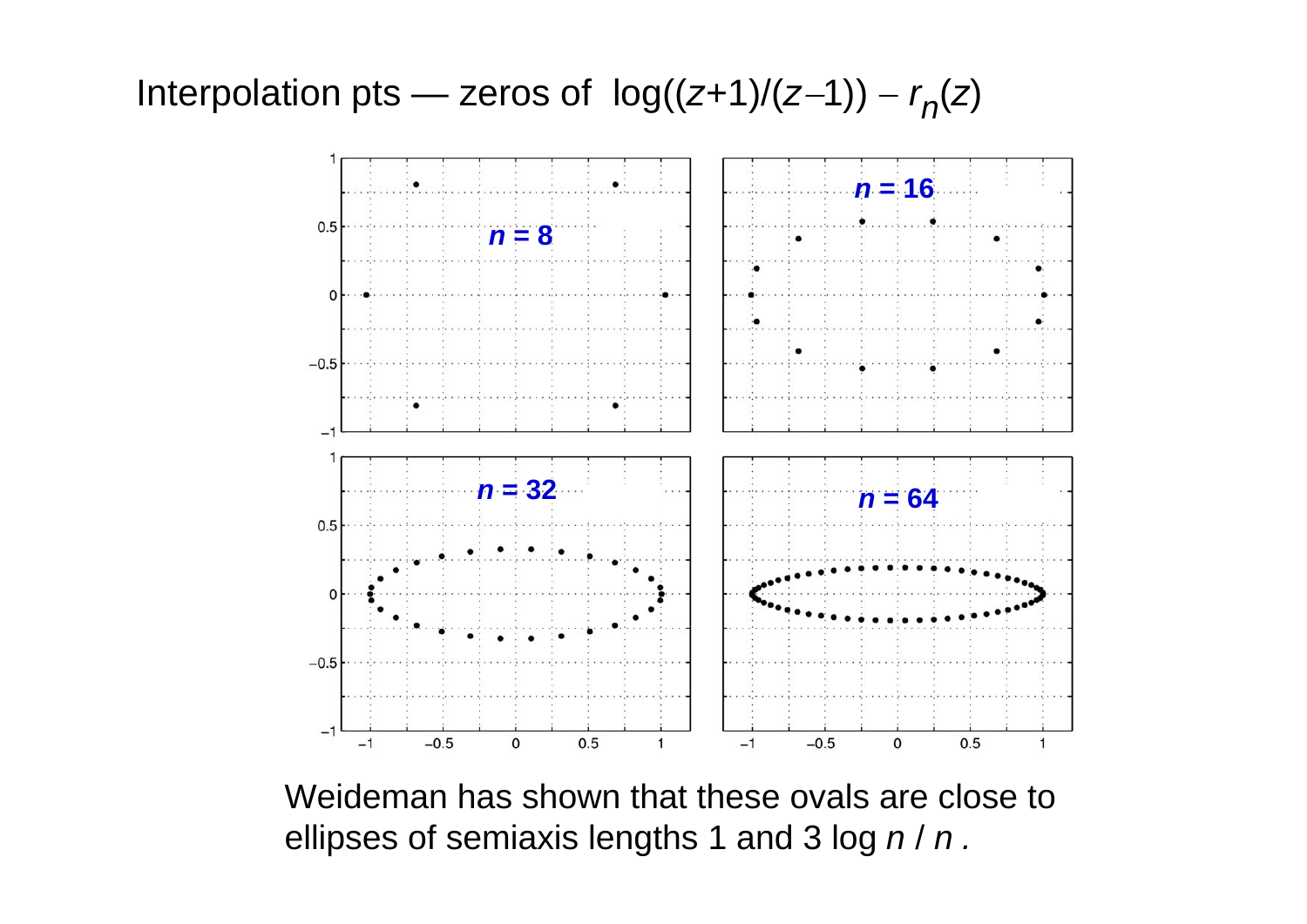### Interpolation pts — zeros of log(( *<sup>z</sup>*+1)/( *z* <sup>−</sup>1)) − *r n*( *<sup>z</sup>*)



Weideman has shown that these ovals are close to ellipses of semiaxis lengths 1 and 3 log *n* / *n .*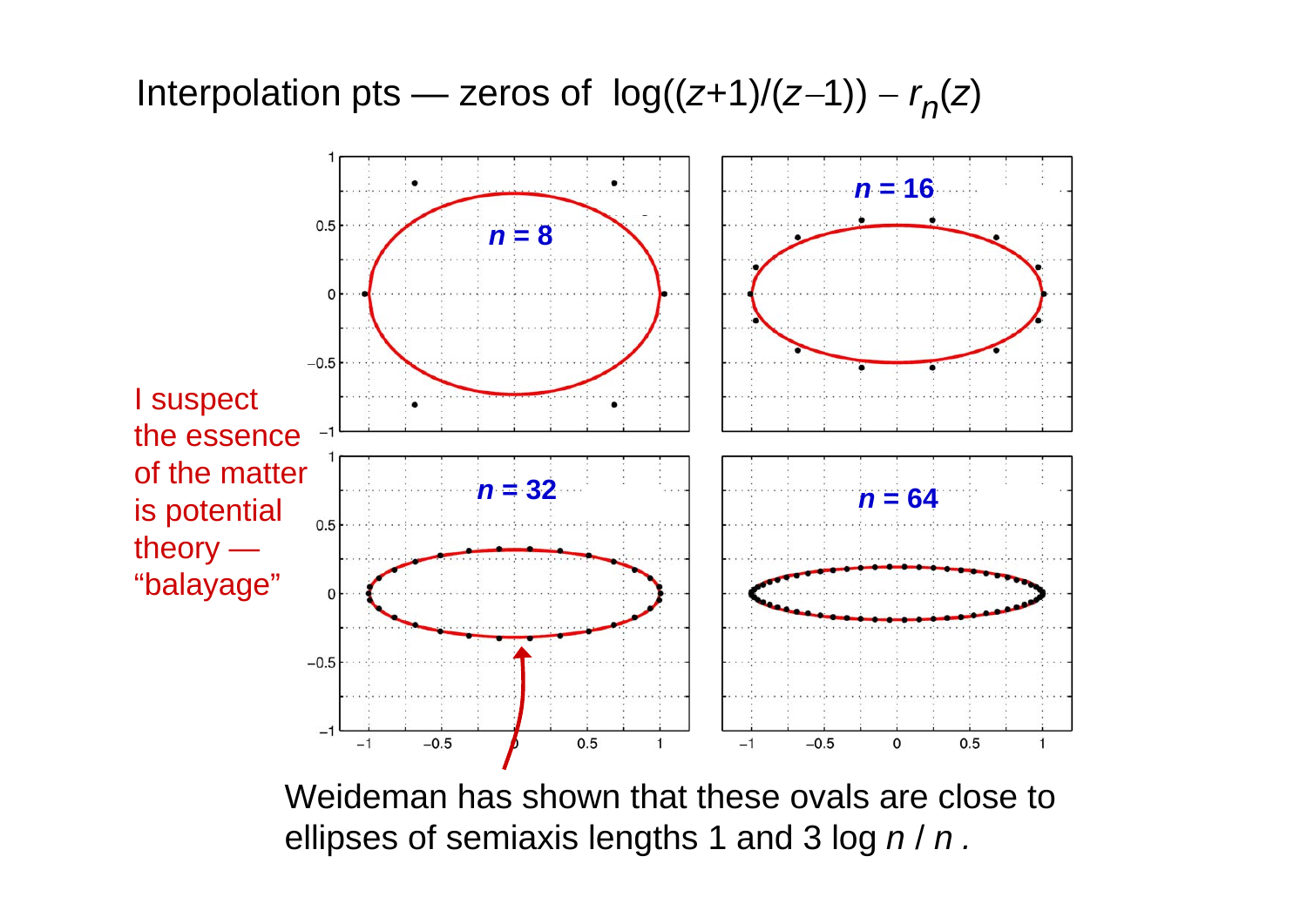

These observations suggest a prediction:

*C-C is as good as Gauss when the region of analyticity of f is smaller than the magic oval.*

This is just what we observe. We finish with an experiment to illustrate.